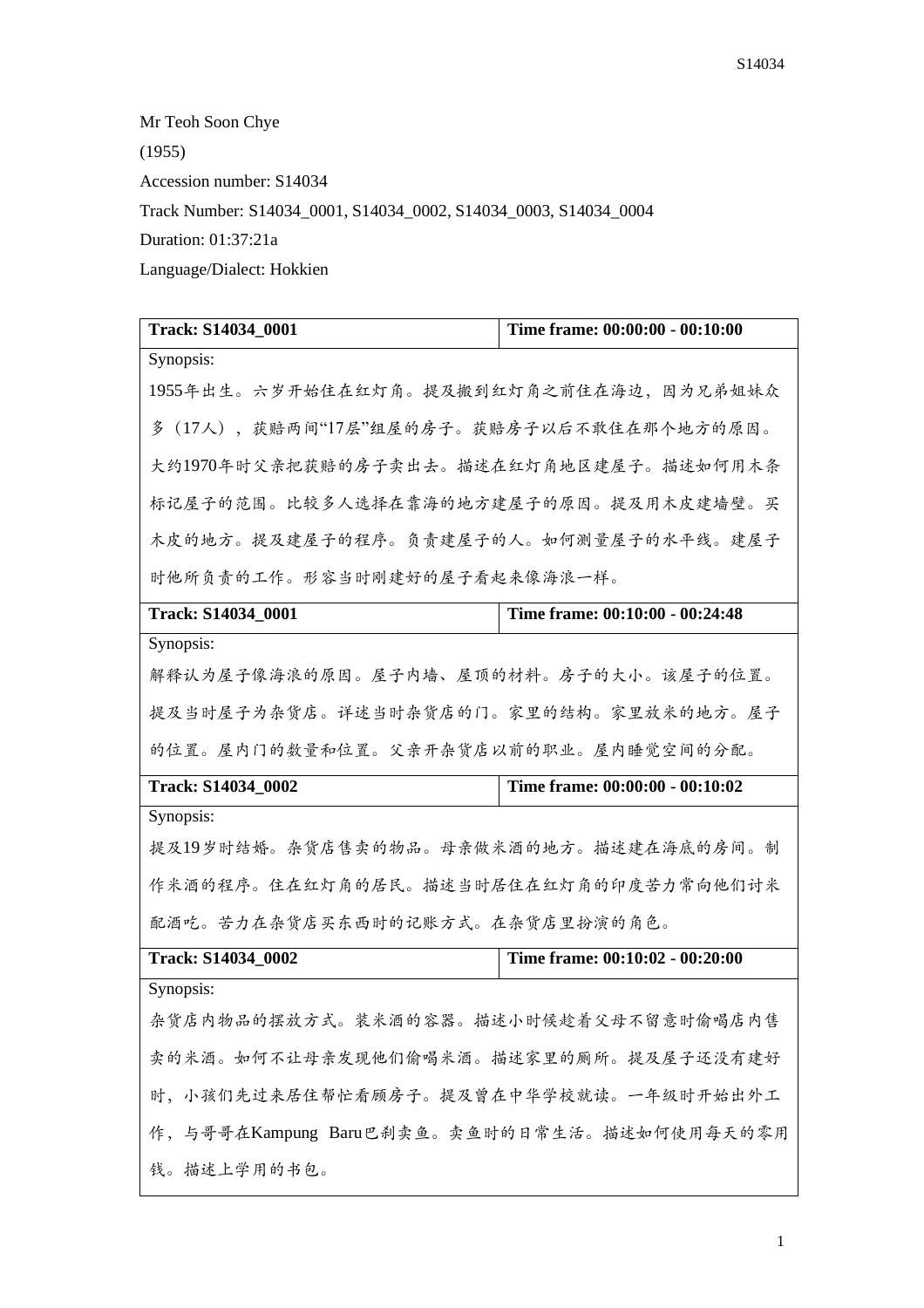| Track: S14034_0002                        | Time frame: 00:20:00 - 00:31:03 |  |
|-------------------------------------------|---------------------------------|--|
| Synopsis:                                 |                                 |  |
| 放学后玩耍的地方。描述家里用以照明的工具。做功课的地方。提及当时没有水供,     |                                 |  |
| 居民们必须亲自去拿水。提及有些居民用水量大,小孩可以帮忙拿水赚钱。冲凉用的     |                                 |  |
| 水源。家里使用的厕所系统。                             |                                 |  |
| Track: S14034 0003                        | Time frame: 00:00:00 - 00:09:48 |  |
| Synopsis:                                 |                                 |  |
| 在红灯角玩的游戏。游戏的地点。如何学会游泳。描述如何抓弹涂鱼。提及抓了花螺     |                                 |  |
| 以后拿到社尾去卖。售卖花螺时用的包装。抓花螺的时间。描述新年时帮忙包红包。     |                                 |  |
| 新年时杂货店畅销的饮料。运载饮料的方式。                      |                                 |  |
| Track: S14034 0004                        | Time frame: 00:00:00 - 00:10:04 |  |
| Synopsis:                                 |                                 |  |
| 家里洗衣的地方。月尾时拜祭的地方。提及月尾进行拜祭时的祭品。杂货店的营业时     |                                 |  |
| 间。如何与印度顾客沟通。提及中秋节时店内有售卖灯笼。描述如何自己制作灯笼。     |                                 |  |
| 如何解决家里的白蚁问题。描述小时候睡觉的床有虱。他睡觉的地方比较多床虱的原     |                                 |  |
| 因。描述约21岁时的年除夕红灯角发生火患,他抱着当天刚添购的电视机逃生。      |                                 |  |
| Track: S14034_0004                        | Time frame: 00;10:04 - 00:20:04 |  |
| Synopsis:                                 |                                 |  |
| 19岁结婚时婚礼的花费。家里办丧事时棺木摆放的地方。提及父母去世时的年龄。电    |                                 |  |
| 视机摆放的地方。描述家里有电视机时附近的孩子会在窗口偷看。看电视机的时间。     |                                 |  |
| 解释如何锁家里的门。提及家里的门牌由政府所定。红灯角的其他名称。30多岁时搬    |                                 |  |
| 离红灯角。搬出去的原因。常常回来红灯角的原因。提及二妈以前住在神坛里。       |                                 |  |
| Track: S14034_0004                        | Time frame: 00:20:04 - 00:31:44 |  |
| Synopsis:                                 |                                 |  |
| 提及对红灯角的熟悉感。屋内进行过的装修。描述1969年5月13日朋友在宵禁时出外遭 |                                 |  |
| 射死。描述自由港时期曾经跟随学校旅行团到太平游玩。2008年乔治市获封为文化遗   |                                 |  |
| 产城市以后对红灯角的影响。提及对红灯角住家的感情。在红灯角办家庭聚会时的地     |                                 |  |
| 点。没有做杂货店生意以后改造成住家。                        |                                 |  |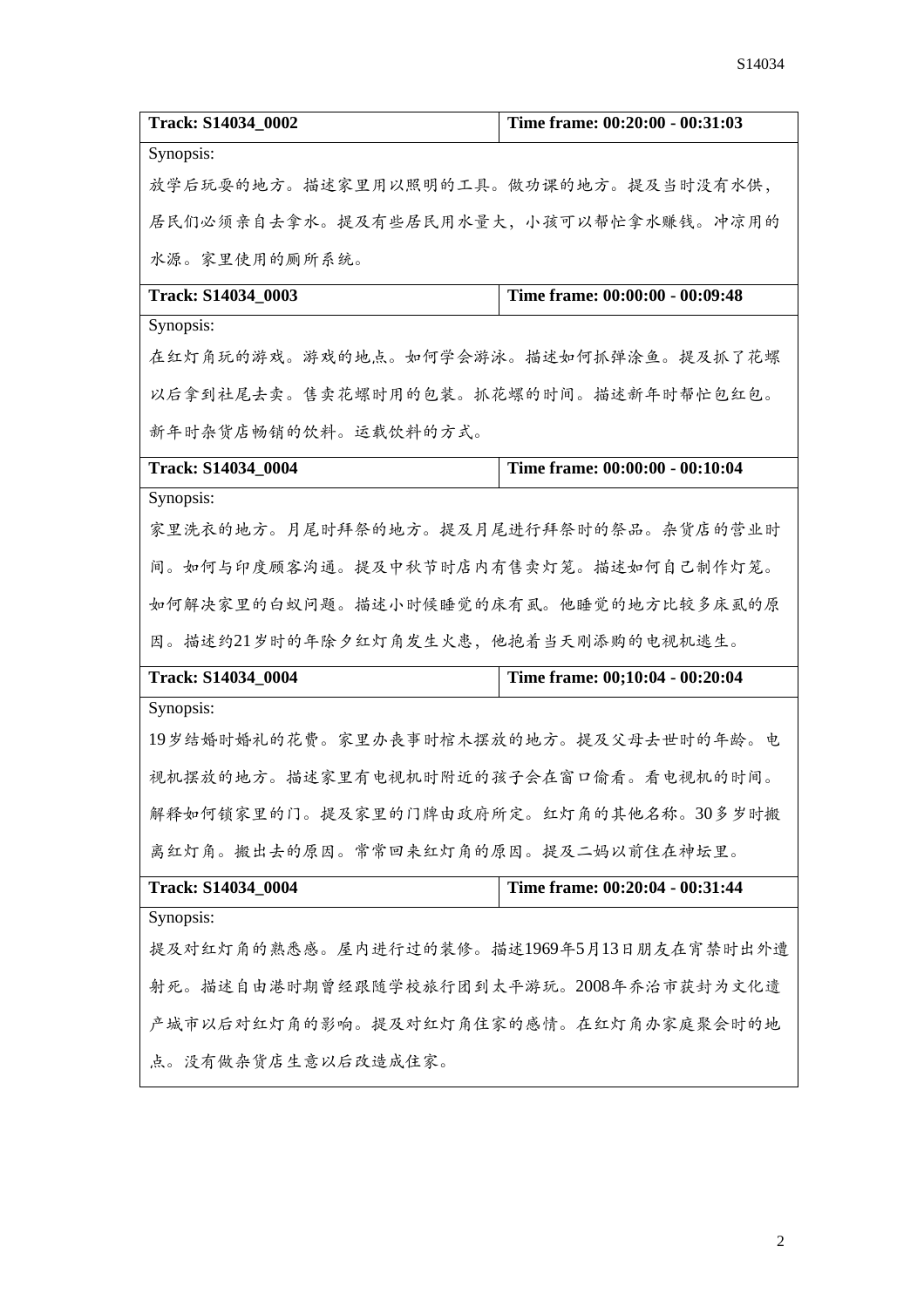Mr Teoh Soon Chye (1955) Accession number: S14034 Track Number: S14034\_0001, S14034\_0002, S14034\_0003, S14034\_0004 Duration: 01:37:21a Language/Dialect: Hokkien

| Track: S14034 0001                                                                             | Time frame: 00:00:00 - 00:10:00 |  |
|------------------------------------------------------------------------------------------------|---------------------------------|--|
| Synopsis:                                                                                      |                                 |  |
| Born in 1955. Began staying in the Reclamation Area at the age of 6. Mentioned staying in the  |                                 |  |
| seaside before moving to the Reclamation Area, and was compensated for two units of the "17-   |                                 |  |
| floor" Flat because of the large number (17) of siblings he had. The reason of daring not to   |                                 |  |
| stay in the compensated flats. Around 1970 his father sold off the flats. Described building a |                                 |  |
| house in the Reclamation Area. Described marking the house area using wooden sticks. Why       |                                 |  |
| did most people choose to stay nearby the sea. Mentioned using tree bark to build the wall.    |                                 |  |
| Places to buy tree bark. Mentioned the procedures of house building. People who helped in      |                                 |  |
| building the house. How to measure the horizontal line of the house. Jobs assigned to him      |                                 |  |
| during the construction of the house. Described the newly built house as looking like waves.   |                                 |  |

| <b>Track: S14034 0001</b> | Time frame: 00:10:00 - 00:24:48 |
|---------------------------|---------------------------------|
| Synopsis:                 |                                 |

Explained why the house looked like waves. Building materials of the inernal walls and the roof. Size of the house. Location of the house. Mentioned that the house was a grocery shop at that time. Elaborated on the door of the grocery shop. Structure of the house. The corner where rice was stored. Location of the house. Number of doors in the house and their positions. His father's occupation before operating the grocery shop. Spaces allocated for sleeping.

## **Track: S14034\_0002 Time frame: 00:00:00 - 00:10:02**

Synopsis:

Mentioned getting married at the age of 19. Items sold at the grocery shop. The place where his mother used to make rice wine. Described the room built below the sea level. The rice wine making procedures. Residents of the Reclamation Area. Described that coolies who stayed at the Reclamation Area came often to purchase rice wine and then asked for a handful of rice to eat with it. The bill recording method used when the coolies made their purchase by credit. His role at the grocery shop.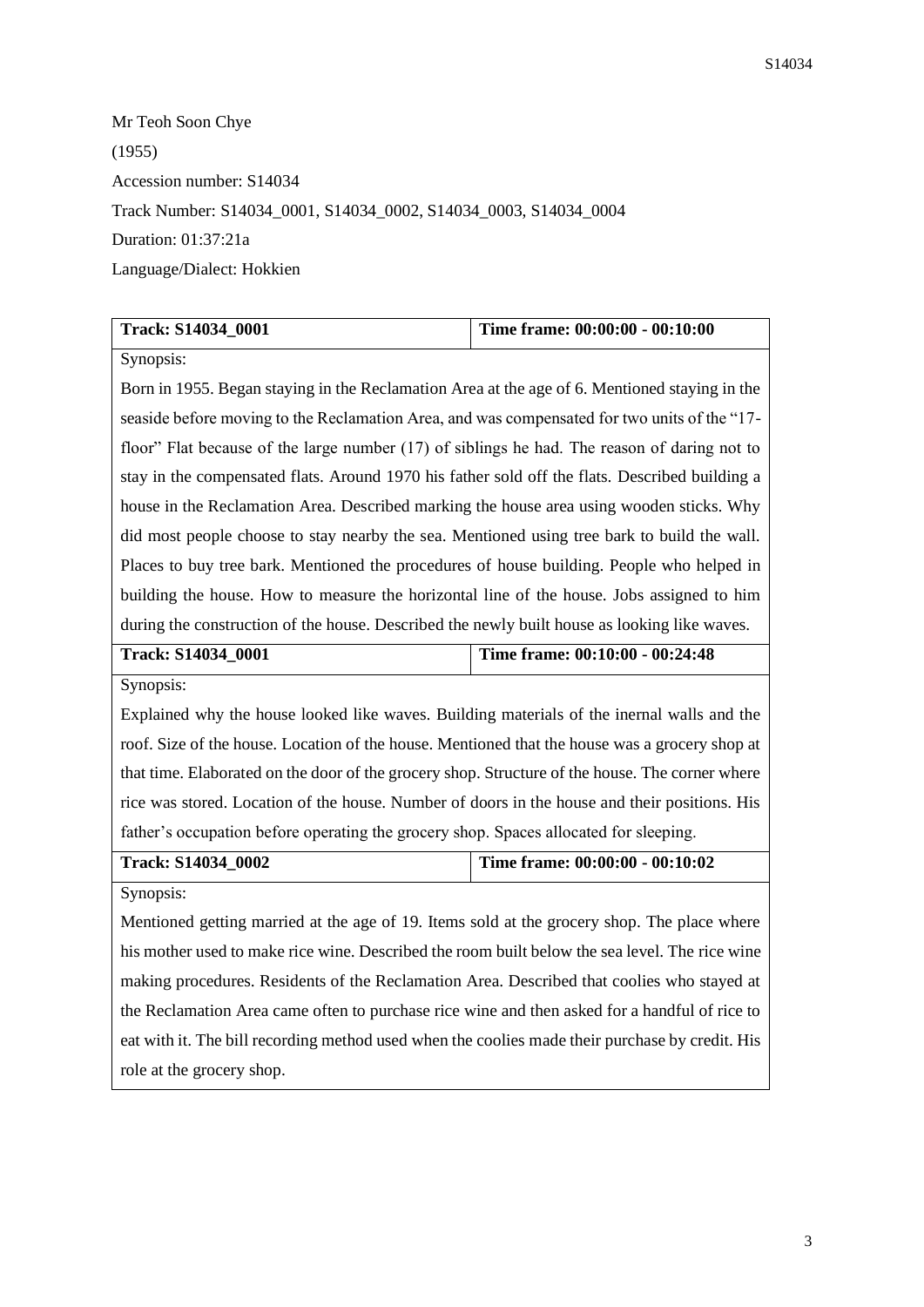| Track: S14034_0002                                                                               | Time frame: 00:10:02 - 00:20:00 |  |
|--------------------------------------------------------------------------------------------------|---------------------------------|--|
| Synopsis:                                                                                        |                                 |  |
| Placement of goods in the grocery shop. The rice wine containers. Described getting a taste of   |                                 |  |
| the rice wine sold at shop secretly without his parents' notice. How did the children hide the   |                                 |  |
| rice wine stolen from their mother. Described the toilet at home. Mentioned that kids came to    |                                 |  |
| stay in the house before it was readily built to keep an eye of the property. Mentioned going to |                                 |  |
| Chung Hwa School. Began working when he was in Standard 1 by joining his brother at fish         |                                 |  |
| selling in the Kampung Baru market. Daily routine during the fish selling. Described how he      |                                 |  |
| utilized his daily pocket money. Described his school bag.                                       |                                 |  |
| Track: S14034_0002                                                                               | Time frame: 00:20:00 - 00:31:03 |  |
| Synopsis:                                                                                        |                                 |  |
| Places to play after school. Described the lighting at home. Place used for doing homework.      |                                 |  |
| Mentioned there was no water supply in the past and the residents had to fetch water by          |                                 |  |
| themselves. Mentioned that some children could earn money by helping to fetch water for some     |                                 |  |
| residents who used a lot of water. Source of water used for showers. Toilet system at home.      |                                 |  |
| Track: S14034_0003                                                                               | Time frame: 00:00:00 - 00:09:48 |  |
| Synopsis:                                                                                        |                                 |  |
| Games played in the Reclamation Area. Locations for playing games. How did he learn              |                                 |  |
| swimming. Described mudskipper catching. Mentioned catching Babylon shells and sold them         |                                 |  |
| in the Sia Boey market. Packaging used for selling Babylon shells. Time to catch Babylon         |                                 |  |
| shells. Described helping to pack red packets during Chinese New Year. Popular beverages         |                                 |  |
| sold at the grocery shop during Chinese New Year. The beverages transportation method.           |                                 |  |
| Track: S14034_0004                                                                               | Time frame: 00:00:00 - 00:10:04 |  |
| Synopsis:                                                                                        |                                 |  |
| The laundry area at home. Places for worshipping at the end of the month. Offerings prepared     |                                 |  |
| for end-of-the-month worshipping. Opening hours of the grocery shop. How to communicate          |                                 |  |
| with Indian customers. Mentioned selling lanterns at the shop during the Mid-Autumn Festival.    |                                 |  |
| Described how to make lanterns by himself. How to deal with the termite problem faced at         |                                 |  |
| home. Described there were bugs in the bed he slept when he was a kid. Why his bed attracted     |                                 |  |
| more bugs than others'. Described a fire happened on the New Year's eve when he was about        |                                 |  |
| 21 years old, and he escaped the fire carrying the new television he bought that day.            |                                 |  |